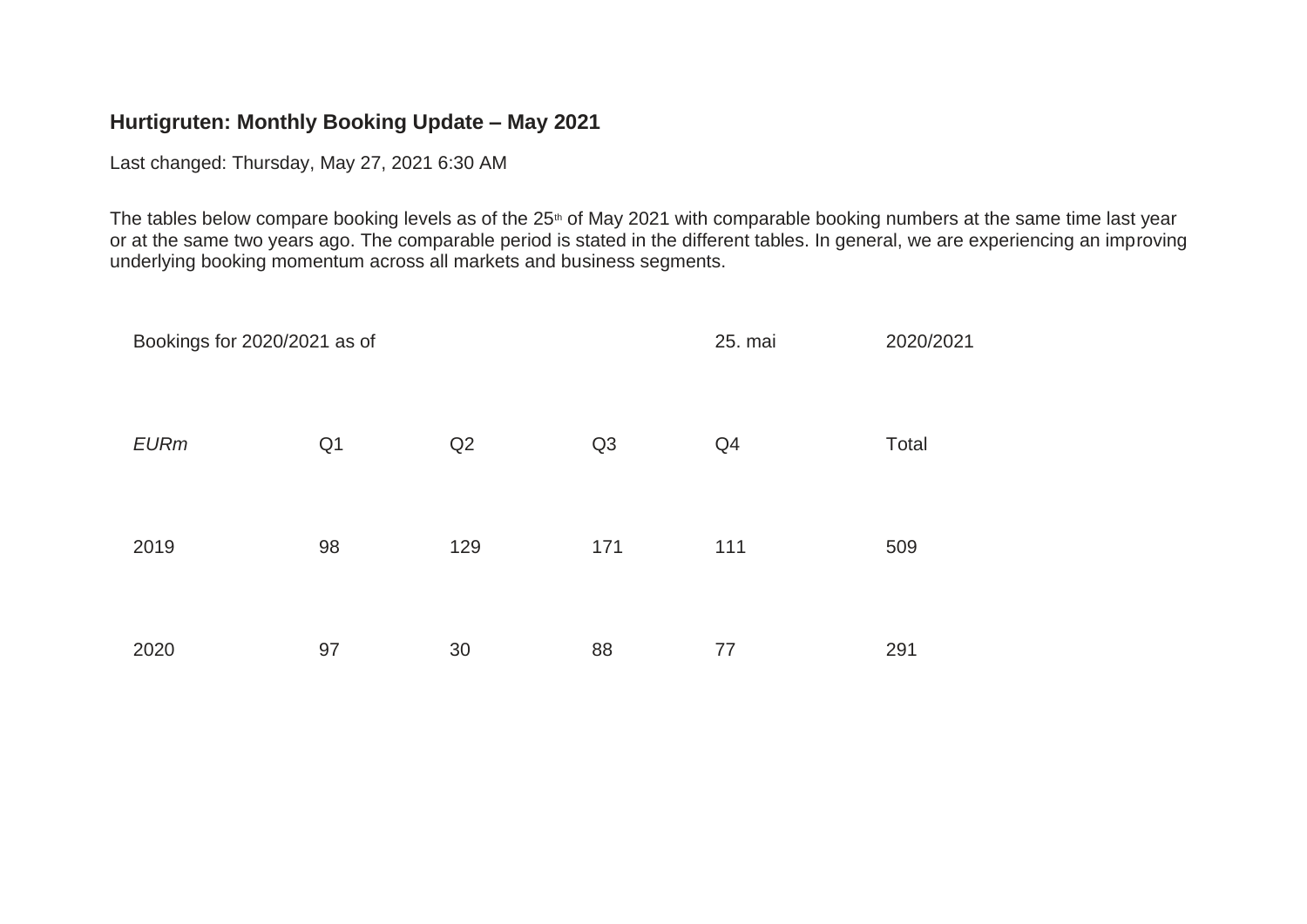| 2021 |  | 76 |                                                                                       | 163 |
|------|--|----|---------------------------------------------------------------------------------------|-----|
|      |  |    |                                                                                       |     |
|      |  |    |                                                                                       |     |
|      |  |    | Total bookings for Q4 2021 is close to the Q4 2020 booking level same time last year. |     |

| Booking inflow for 2020/2021 last 30 days as of |                |        |                | 25. mai | 2020/2021 |
|-------------------------------------------------|----------------|--------|----------------|---------|-----------|
| <b>EURm</b>                                     | Q <sub>1</sub> | Q2     | Q <sub>3</sub> | Q4      | Total     |
| 2020                                            | (2,5)          | (43,3) | (24,1)         | (0,6)   | (70, 5)   |
| 2021                                            | ,0             | (24,2) | 2,2            | 1,8     | (20,2)    |

2H 2021 has improved over the last 30 days with the positive news on the potential lifting of travel restrictions for vaccinated travelers in July 2021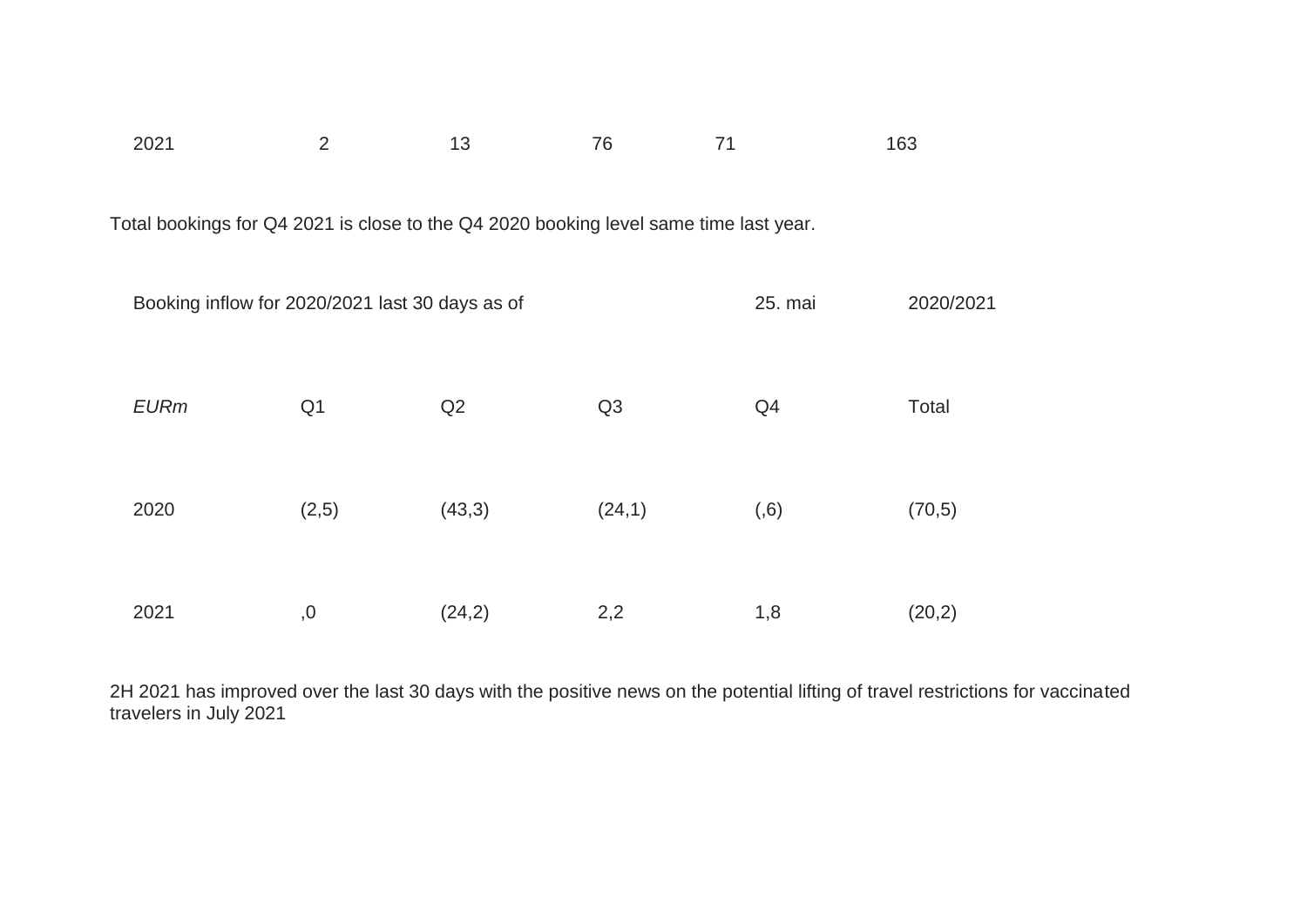| Bookings for 2021/2022 as of |                |      |      | 25. mai | 2019/2020/2021 |
|------------------------------|----------------|------|------|---------|----------------|
| <b>EURm</b>                  | Q <sub>1</sub> | Q2   | Q3   | Q4      | Total          |
| 2020                         | 58,2           | 29,1 | 28,1 | 12,9    | 128,3          |
| 2021                         | 47,0           | 43,3 | 32,8 | 11,3    | 134,5          |
| 2022                         | 64,7           | 50,9 | 51,7 | 18,7    | 186,0          |

Hurtigruten Group has experienced a strong booking momentum for sailings in 2022. 2022 bookings are, as of the 25th of May, 45% higher compared to the same time two years ago for 2020 booking levels based on the same capacity, which shows a strong underlying demand for future sailings.